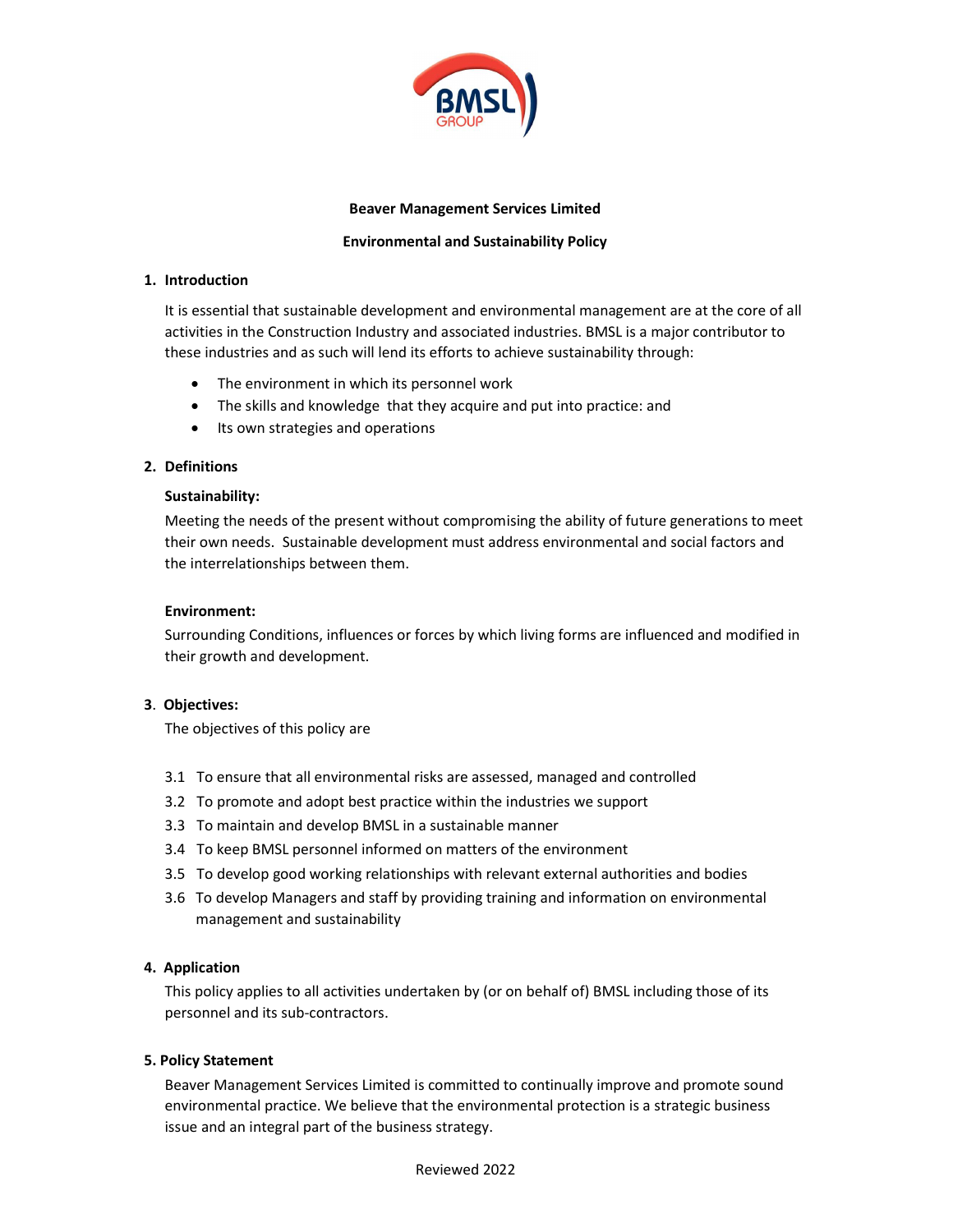

# Specifically we will:

- Comply with all relevant environmental laws and regulations
- Inform all employees of their responsibility in following good environmental practice and the contribution they can make to achieve continual improvements in environmental impacts to our activities
- Set clear environmental targets by which progress towards these environmental objectives can be measured and reviewed
- Report on the result of the monitoring of performance targets

# BMSL has the following key environmental objectives:

- Reducing waste and re-using or recycling material where appropriate
- Liaising with our customers and suppliers to promote sound environmental practice in the selection, use and disposal of all materials used in the companies business
- Reducing the consumption of energy by sensible energy management of our buildings, equipment and vehicles
- Reducing or avoiding where possible, pollution of air, land or watercourses
- Encouraging the development of good environmental practice by all the companies employees

The business will adopt corporate Good Practice Procedures to ensure the most environmentally and sustainable sympathetic means to support its service delivery, this policy is reviewed annually.

### 5.1Maintain and Develop BMSL in a Sustainable Manner

- 5.1.1 Develop a sustainable procurement policy to ensure social, ethical and environmental scrutiny of products and services whilst achieving best value
- 5.1.2 Maximise energy efficiency, use of renewable resources and use of low carbon technology
- 5.1.3 Minimise waste generation and facilitate repair, re-use and recycling over disposal of wastes
- 5.1.4 Promote sustainable travel too and from places of employment

| Signed | Position | <b>Managing Director</b> |
|--------|----------|--------------------------|

Name Tony Shipley **The Convent Convent Convent Convent** Date January 2022